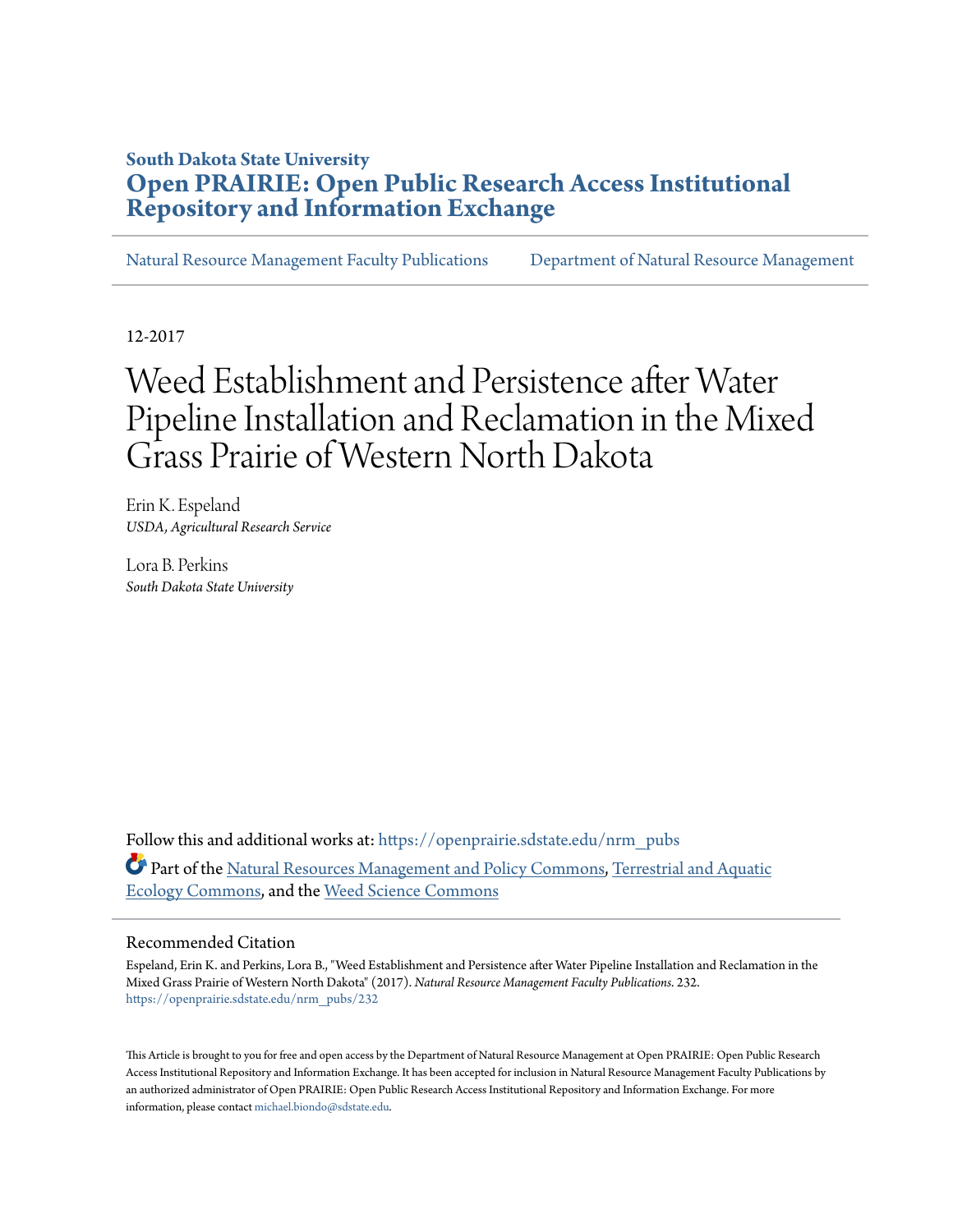# **Weed Establishment and Persistence after Water Pipeline Installation and Reclamation in the Mixed Grass Prairie of Western North Dakota**

*Erin K. Espeland and Lora B. Perkins*

### **ABSTRACT**

Weeds in reclamations interfere with success by: 1) competing with desirable species seeded during revegetation; 2) preventing recolonization of reclamations by native species; and 3) reducing the integrity of landscapes by expanding from reclamations into adjacent, intact areas. In the Bakken oilfield of western North Dakota, dispersed reclamation activity and increased traffic may provide many opportunities for weeds to spread. To determine the potential for disturbance and reclamation to increase resident weed populations and introduce new weed species, we tracked twenty-one weed (non-native/ruderal/invasive) species over a four-year period after the installation of a 1.8 km livestock water pipeline and subsequent land reclamation on a historic ranch in western North Dakota. We included areas of historic (early 20th century homestead) and recent (prairie dog town) landscape disturbances and tracked weed frequency and density in the disturbed pipeline and in the directly adjacent intact prairie. Most of the weeds in the pipeline were non-persistent populations of naturalized species. Our data show that although naturalized weeds may respond positively to disturbance, they can quickly return to pre-disturbance levels. However, disturbance may have resulted in the introduction of one new noxious weed, *Hyoscyamus niger* (black henbane). *Agropyron cristatum* (crested wheatgrass), an invasive, non-native perennial grass that reduces native plant diversity and forage value, was also introduced. This study demonstrates the importance of prevention of weed dispersal during disturbance and reclamation, contamination-free seed sources, and post-reclamation follow up to control any weeds that may have been introduced as a result of pipeline development.

**Keywords:** *Agropyron cristatum*, homestead, invasion, leafy spurge, prairie dog town

#### **S Restoration Recap**  $\%$

- Dispersed reclamation activity and increased traffic as part of energy development may provide substantial opportunities for weeds to spread into intact neighboring prairie.
- Disturbances caused by development and restoration increase the occurrence of weeds in the landscape in the short term.
- Most weeds that established after disturbance decreased in abundance by the end of the four-year study period.
- Disturbance introduced two weeds new to the site, one of which appeared to be persistent.
- Although other vectors cannot be ruled out, it is likely that the introduction of crested wheatgrass to the site was caused by lack of attention to equipment cleaning or by seed contamination.

*Color version of this article is available through online subscription*  G *at: http://er.uwpress.org*

*Ecological Restoration* Vol. 35, No. 4, 2017 ISSN 1522-4740 E-ISSN 1543-4079 Reprinted by permission of U.S. Department of Agriculture.

The human population density of western North Dakota increased dramatically in recent years due to the development of the Bakken oilfield (Brown 2013, Dobb 2014). Rangeland impacts from increased traffic could include the introduction of new weeds (e.g., non-native, ruderal species and invasive species) to the region or an increase in existing populations (Ellstrand and Schirenbeck 2000). In addition, disturbance related to energy development,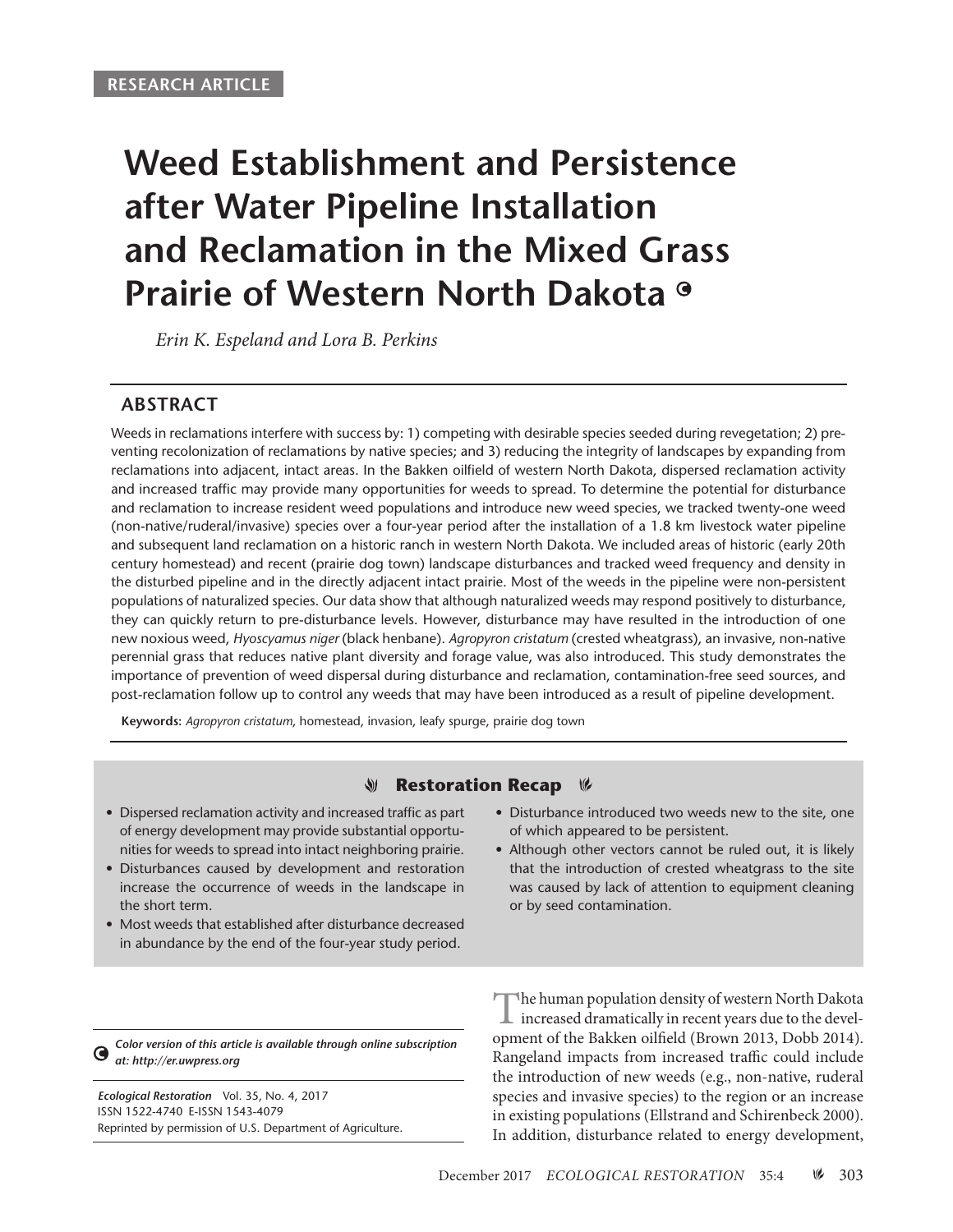

**Figure 1. Two years after pipeline installation, common dandelion appears more abundant in the disturbed area. Western North Dakota, USA.** *Photo credit: Erin Espeland.*

such as road and pipeline construction, drilling activities, and reclamation, may provide an avenue for weed populations to expand (Tyser and Worley 1992, Spellerberg 1998). Disturbed areas such as recently reclaimed pipeline routes or drilling locations are excellent weed habitat (Johnston 2011) and may allow weed populations to expand into off-road locations. Conversely, because of low plant cover and little standing dead material disturbed areas (Figure 1), weeds may simply be more visible, rather than having increased density as a result of development.

As human population density and associated disturbance increase in western North Dakota, we might expect weeds to rapidly increase (e.g., Trombulak and Frissell 2000). The ability of weeds to establish and proliferate in disturbed areas depends not only on seed inputs, but also on the invasibility of the landscape (e.g., Dietz and Edwards 2006). Historical livestock production, farming, and other forms of seed movement mean large numbers of non-native species were already naturalized in this system (Richardson et al. 2000) prior to oilfield development, therefore the mixed grass prairie of North Dakota may already have achieved a post-disturbance equilibrium of non-native species presence (as in Platt 1975). A recent study of non-native species on 5- and 10-year-old oilfield reclamations and undisturbed control plots in this system found species-specific differences in the three plot types but no overall differences in non-native species cover between reclamations and undisturbed controls (Preston 2015). Ranch water pipelines are trenched to the same depth as oil field pipeline disturbances, however the width of the disturbance is narrower on ranch water pipelines, leading to greater edge to area ratios. Restoration seed mixes and application technologies are the same.

Weeds interfere with reclamation success in several ways: 1) weeds may compete with desirable species seeded as part of revegetation, slowing or preventing their establishment (as in Grant et al. 2003); 2) long-term resident weed populations in reclamation may prevent eventual recolonization of the area by neighboring native plant populations (as in Prach et al. 2013); and 3) the disturbance associated with reclamation bolsters weed populations that then permit weed population expansion into adjacent, intact areas (as in Tyser and Worley 1992). Currently, disturbance associated with restoration activities is dispersed over the mixed grass prairie of south western North Dakota; rural water pipeline installation has been ongoing since 1986 (North Dakota State Water Commission 2015) and oilfield development that has increased from 2007–2013 (NDIC). In the oilfield, wells and pipelines are reclaimed and interim reclamation is required when drilling ends and pumping begins at a well location. In early 2017, over 1500 wells were active in this landscape (NDIC), each representing a 2–6 ha interim reclamation. These developments and reclamations provide opportunities for weeds to interfere with native plant populations at restoration sites and in adjacent grasslands.

Ruderal species population dynamics may differ from those of invasive species. Ruderal, non-native weeds are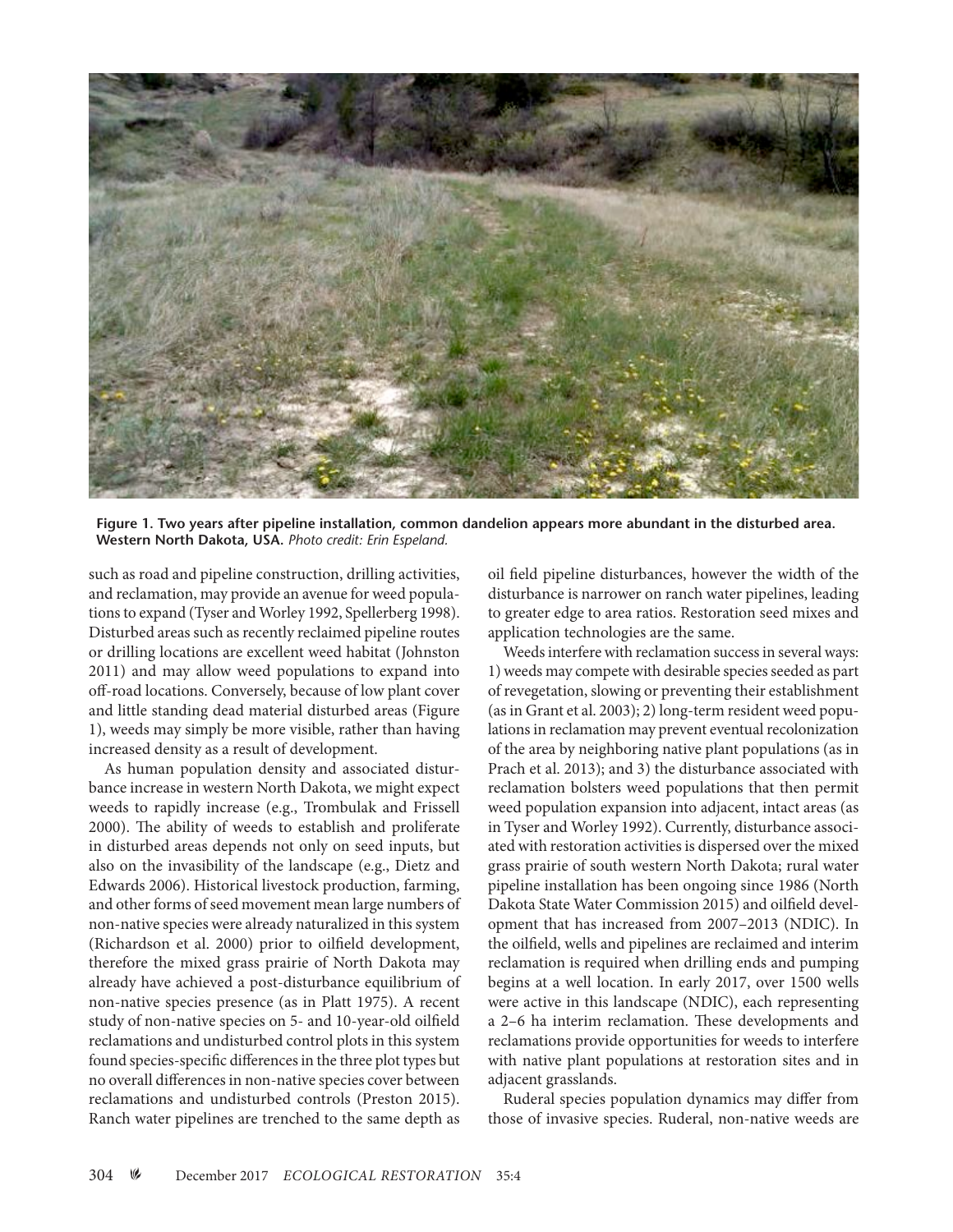disturbance-dependent (Grime and Mackey 2002). They can persist without human intervention through other types of disturbance and spread without substantially altering ecosystem processes (Richardson et al. 2000). Invasive species are non-native species that also spread without human assistance and can achieve very high densities and transform ecosystem functions such as primary productivity (i.e., forage production [Dietz and Edwards 2006]) and soil community function (Perkins et al. 2016). Previous research on how disturbance may lead to increases in weed abundance and eventual weed population expansion into adjacent, intact sites has often not distinguished between ruderal and invasive non-native species (e.g., Tyser and Worley 1992, Spellerberg 1998, Trombulak and Frissell 2000, Simmers and Galatowisch 2010, Viall et al. 2014, Preston 2015). An increase in both native and non-native ruderal species is expected after a disturbance event, but ruderal species are expected to decline as the environment becomes more competitive (e.g., Pywell et al. 2003). Invasive species do not necessarily depend on disturbance and can persist and spread in highly competitive environments (Dietz and Edwards 2006, Richardson et al. 2000). The ability of an invasive species to spread depends on its population size, propagule pressure on the surrounding landscape, and the invasibility of the recipient landscape, with biodiverse, equilibrium communities less susceptible to invasion than species depauperate, non-equilibrium communities (Dietz and Edwards 2006).

We tracked 17 non-native ruderal plant species and four invasive plant species (together, weeds) to test the hypothesis that the disturbance would increase weed abundance in the disturbance and, later, in adjacent prairie. First, we examined occurrence, or the presence of weeds in the landscape, to determine if weeds are more often encountered in disturbed areas. Then, we examined weed abundance. We hypothesized that annuals would respond quickly to the disturbance with increased population densities and then move into the prairie, while shortlived perennial species would respond similarly but more slowly. We did not expect ruderal species to persist in the prairie. Our study includes a small number of invasive species whose abundance and persistence we were only able to compare to ruderals in the qualitative sense, however we expect invasive species to persist where ruderals do not. Our four-year study allowed us to observe transient dynamics in weed populations (Dietz and Edwards 2006) and population fluctuations in response to interannual climate variation as is expected for annual and forb species (e.g., Levine and Rees 2004). Because of the relatively short time of this study relative to invasion (Dietz and Edwards 2006), we also examined individual species persistence to make predictions regarding the potential of pipeline disturbance to support weed species for subsequent invasion of the prairie.

#### **Methods**

The study area is located near the historic Elkhorn Ranch property formerly owned by President Theodore Roosevelt, west of the Little Missouri River in North Dakota (47**°**08*'*44*"* N, 103**°**47*'*57*"* W). Precipitation is generally 280–380 mm per year, with annual temperatures ranging from 6**°** to 8**°**C; the freeze-free period averages 140 days (NRCS 2006b). The primary soil series is Patent, occasionally flooded-Badland-Cabbart complex, 6 to 50 percent slopes (NRCS 2014). The study area is located within a large pasture (hundreds of hectares) that is continuously grazed at a low stocking rate. Growing season (April–July) precipitation totals for the study period in nearby Williston, ND were: 324 mm in 2009, 256 mm in 2010, 317 mm in 2011, and 269 mm in 2012 (NOAA).

A 1.8-km water pipeline was trenched (2.13 m depth) in summer of 2008 by the North Dakota State Department of Agriculture on the property and seeded with native perennial grasses and an annual grass cover crop in the summer of 2009 (Espeland and Perkins 2013). The seeding mix and rates in kilograms live seed per hectare (KLS/ha) follows: *Pascopyrum smithii* (western wheatgrass), 9 KLS/ha; *Elymus trachycaulus* (slender wheatgrass), 6 KLS/ha; *Nassella viridula* (green needlegrass), 2 KLS/ha; *Bouteloua curtipendula* (sideoats grama), 2 KLS/ha; and *Avena sativa* (common oat), 22 KLS/ha. *Setaria italica* (foxtail millet) was obviously seeded, however it was not part of the documented mix. The width of the disturbance ranged from 1.5 m to 2.5 m. Our monitoring began in June of 2009 and ended in August of 2012.

We divided the entire pipeline route within the ranch into three, 0.6-km blocks. One block traversed a prairie dog town, another an old homestead, and the third block was relatively free from historic disturbance and was located in between the other two. The study was blocked to account for the different disturbance histories in the landscape: the prairie dog town was of unknown age but was occupied over the course of the study; the homestead was occupied in the first half of the 20th century; and the remaining block appeared to be undisturbed except for the pipeline, containing a *Fraxinus pennsylvanica* (Ash) coulee and a small *Euphorbia esula* (leafy spurge) infestation. By using areas with natural or historic disturbance, we can examine the effects of the disturbance related to the pipeline across a realistic set of other disturbances in the North Dakota landscape. Hereafter, we refer to the pipeline installation and subsequent reclamation as "disturbance". In all, we tracked twenty-one weeds (or focal species) in six life history groups (Table 1). *Poa pratensis* (Kentucky bluegrass) and *Poa compressa* (Canada bluegrass) are not included in this publication because of identification inaccuracies. Most of the focal species are ruderal species that are naturalized over most of the continental United States. We tracked two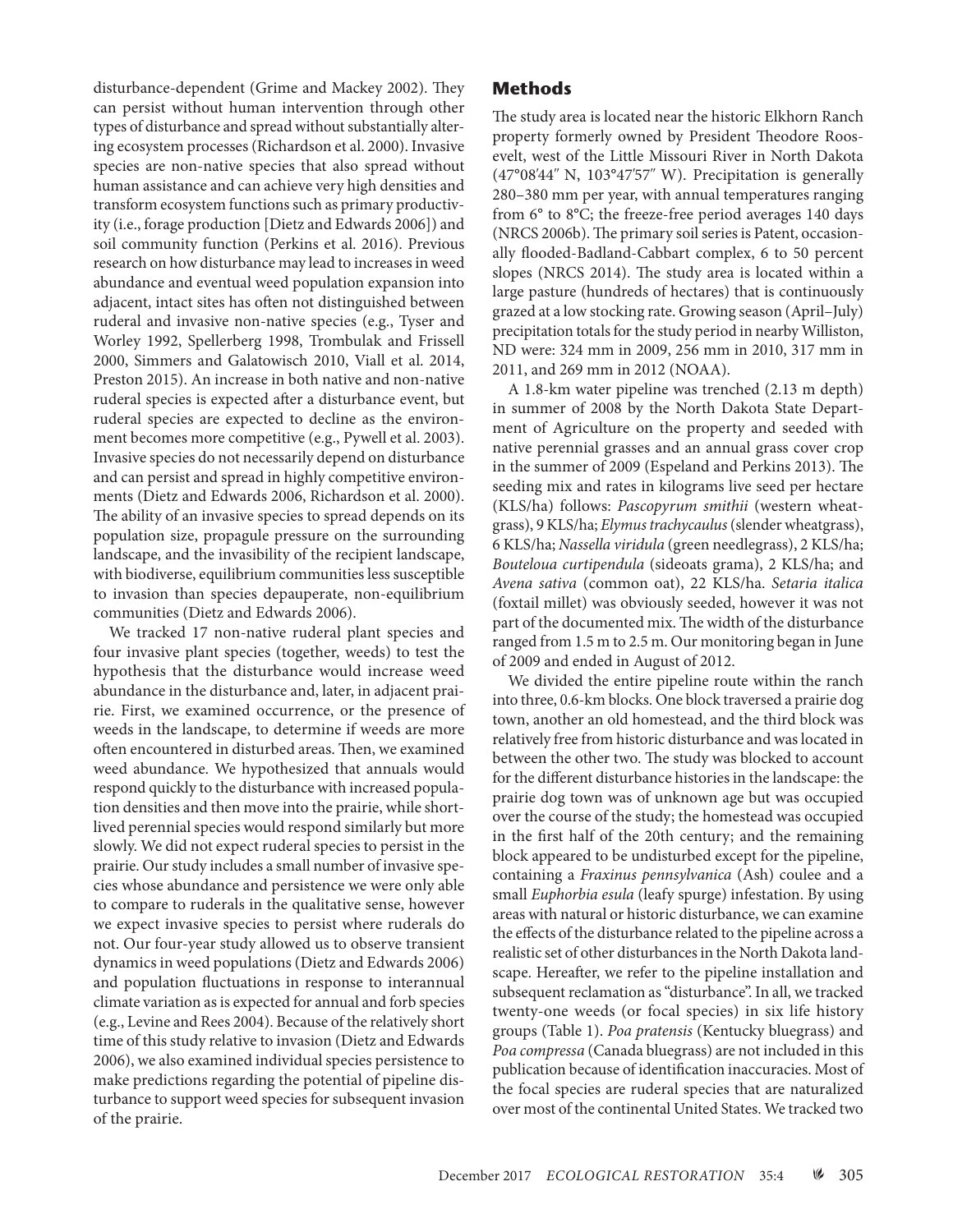**Table 1. Maximum percent occurrences for each species by disturbance and year within one observation window (95–103 plots). Each species is identified by life history group. We determined the probable source based on relative occurrences in each plot type in 2009 and 2010. ǂ Life history groups: AG = annual grass, AF = annual forb, ABF = annual or biennial forb, APF = annual or perennial forb, PG = perennial grass, PF = perennial forb, \* Leafy spurge was known to have occurred on this property prior to pipeline installation, # Planted.**

|                                  |                       | <b>Disturbed</b> |                |              |              | Intact       |                |              |              |                       |
|----------------------------------|-----------------------|------------------|----------------|--------------|--------------|--------------|----------------|--------------|--------------|-----------------------|
| Species <sup>#</sup>             | Scientific name       | 2009             | 2010           | 2011         | 2012         | 2009         | 2010           | 2011         | 2012         | Source                |
| Annual brome <sup>AG</sup>       | Bromus arvensis &     |                  | 4              | 13           | 1            | 9            | 14             | 7            | 1            | Prairie               |
|                                  | B. tectorum           |                  |                |              |              |              |                |              |              |                       |
| Smooth brome <sup>PG</sup>       | <b>Bromus</b> inermis |                  |                | 0            | 0            |              | 3              |              | 0            | Prairie               |
| Black medick <sup>APF</sup>      | Medicago lupulina     | 4                | 11             | 14           | $\Omega$     | 3            | 3              |              |              | Prairie               |
| Sweetclover <sup>APF</sup>       | Melilotus officinalis | 0                | 2              | 26           | $\Omega$     | 3            | 4              | 15           | 0            | Prairie               |
| Pepperweed <sup>ABF</sup>        | Lepidium densiflorum  |                  | 6              | $\mathbf{0}$ |              | 17           | 3              | $\mathbf{0}$ | 0            | Prairie               |
| Yellow salsify <sup>ABF</sup>    | Tragopogon dubius     | 5                |                |              |              | 5            | 3              | 3            | $\mathbf 0$  | Prairie               |
| Common dandelion <sup>PF</sup>   | Taraxacum officinale  | 45               | 39             | 76           | 54           | 59           | 98             | 100          | 77           | Prairie               |
| Leafy spurge <sup>PF</sup>       | Euphorbia esula       |                  | 0              | $\mathbf{0}$ | $\Omega$     | $\mathbf 0$  | $\mathbf{0}$   | $\mathbf{0}$ |              | Prairie*              |
| Foxtail millet <sup>AG</sup>     | Setaria italica       | 4                | 0              |              | 0            | 0            | 0              |              | 0            | Pipeline <sup>#</sup> |
| Wild oat AG                      | Avena fatua           | 65               | 8              | 0            | 0            |              | 0              | 0            | 0            | Pipeline <sup>#</sup> |
| Black henbane <sup>ABF</sup>     | Hyoscyamus niger      |                  | 2              |              | $\Omega$     | 0            | 0              | 0            | 0            | Pipeline              |
| Prickly lettuce <sup>ABF</sup>   | Lactuca serriola      | 4                |                | 0            | 0            | 0            | 0              | 0            | 0            | Pipeline              |
| Lambsquarters <sup>AF</sup>      | Chenopodium album     |                  |                | 0            | $\Omega$     | 0            | 0              | 0            | 0            | Pipeline              |
| Mat amaranth <sup>AF</sup>       | Amaranthus blitoides  |                  | 13             | 2            | 0            | 0            |                | 0            | 0            | Pipeline              |
| Crested wheatgrass <sup>PG</sup> | Agropyron cristatum   | $\Omega$         | 4              | 16           | 8            | $\mathbf{0}$ | $\Omega$       | 0            | $\mathbf 0$  | Pipeline              |
| Crossflower <sup>AF</sup>        | Chorispora tenella    | 11               | 52             | 53           | 17           | 4            | 35             | 2            | $\mathbf 0$  | Ubiquitous            |
| Spotted sandmat <sup>AF</sup>    | Chamaesyce maculata   | 0                | 65             | 36           | 2            | 0            | 27             | 20           | 0            | Road                  |
| Burningbush <sup>AF</sup>        | Bassia scoparia       | 0                | 4              | $\mathbf 0$  | $\mathbf{0}$ | 0            | $\Omega$       | 0            | $\mathbf{0}$ | Road                  |
| Field bindweed <sup>PF</sup>     | Convolvulus arvensis  | $\Omega$         | $\overline{7}$ | 4            | 4            | $\mathbf{0}$ | $\overline{2}$ | 0            | $\mathbf{0}$ | Road                  |
| Russian thistle <sup>AF</sup>    | Salsola tragus        | 0                | 2              | 0            | 0            | 0            | 0              | 0            | 0            |                       |

invasive perennial grasses (*Agropyron cristatum* [crested wheatgrass] and *Bromus inermis* [smooth brome]) and two invasive forb species (*Hyoscyamus niger* [black henbane] and *E. esula*). *Hyoscyamus niger* and *E. esula* were the only focal species that are noxious weeds in North Dakota. *Agropyron cristatum* and *B. inermis* are non-native, highly competitive cool-season grasses that sometimes exhibit invasive qualities (Perkins et al. 2016, NRCS 2006a). Weeds were identified in the field using regional keys (Bubar et al. 2000, Whitson 2002, Larson and Johnson 2007a, b, Pavek et al. 2012). Individuals of perennial grasses could not be distinguished from one another. Therefore, we measured their cover and predicted that their distribution in the landscape would be comparable to perennial forb density. We confirmed species names, life history group, and distribution using the USDA PLANTS database (2014).

To capture all species, we sampled at two times: late May/early June and late August. At each sampling time, we randomly placed approximately 100 (20 cm  $\times$  50 cm inside dimensions) plots in each block of the disturbed pipeline and approximately 100 plots in each section of adjacent prairie (within 3 m of disturbance edge). When any focal species was present in the frame, the frame was logged as "weed present" (or "occurred"). Then the density (or number of individuals in the frame) was logged for each focal species except perennial grasses whose percent cover was recorded. We did not total or average observations

across the two sampling times. Within each year, only the sampling time with observed maximum for that year was retained for analysis. For example, when June 2009 held the greatest number of occurrences, data from August 2009 were not analyzed; when August 2010 had the greatest density of perennial forbs but the lowest density of annual grasses, data from June 2010 were used for annual grass density and data from August were used for perennial forb density. Maximum yearly species-specific frequencies (Table 1) were analyzed as well.

Weed occurrence was somewhat low (i.e., there were many zeros in our dataset). Life history groups (Table 1) were combined into three types for analysis: annuals, perennials, and short-lived species that were not strictly annual or perennial. For the binary occurrence data, we ran a logistic regression model (JMP 11.0, SAS Institute, Cary NC) with block, disturbance (pipeline vs. intact prairie), and year as main predictor variables and tested the interaction of disturbance by year. For the density data, we ran a Generalized Linear Model (JMP 11.0, SAS Institute, Cary NC) with a Poisson distribution and log link function with block, disturbance, year, and life history group as main predictor variables, and we tested the interactions of disturbance by year, life history group by year, life history group by disturbance and the three-way interaction. Year and life history group were ordinal variables in the model. Perennial grass weed occurrence was so low in the intact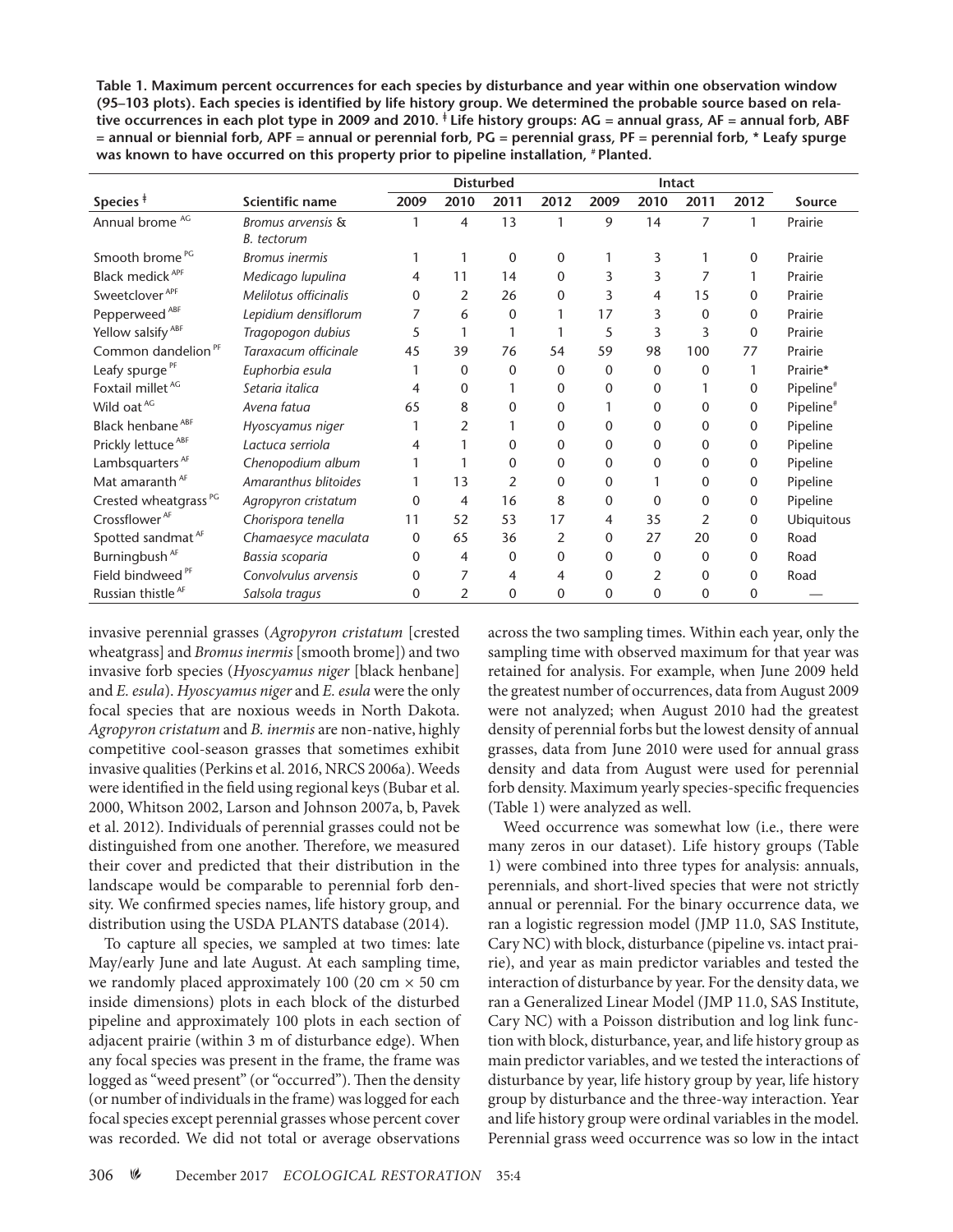

**Figure 2. Percent occurrence of weeds in the disturbed and intact prairie plots: the ratio of the number of plots where a focal species was present to the number of plots in the sampling window. Error bars indicate one standard error. Different letters indicate significant differences (parameter estimates,** *p* **< 0.05).**

prairie (Table 1) that this group could not be analyzed statistically. Differences among means were determined by parameter estimates within the main model for the logistic regression and with t-tests after the GLM. All means are reported ± one standard error in the text. Occurrence is reported as the percentage of plots where a focal species was present.

#### **Results**

Weed occurrence was significantly influenced by the year by disturbance interaction ( $\chi^2_{3,3} = 7.84$ ,  $p < 0.05$ ); component main effects were significant (*p* < 0.0001), as was block ( $\chi^2_{2,2}$  = 41.64,  $p < 0.0001$ ). Temporal patterns of weed occurrence were very similar across years (Figure 2). Weeds occurred more often in disturbed plots ( $57\% \pm 1\%$  versus 45% ± 1% in intact plots), and 2010 and 2011 had similar weed occurrences (65%  $\pm$  2% and 63%  $\pm$  2% respectively;  $\chi^2 = 1.15$ ,  $p = 0.28$ ) that were different than 2009 (47%)  $\pm$  2%;  $\chi^2$  = 43.03,  $p < 0.0001$ ) and 2012 (28%  $\pm$  2%;  $\chi^2$  = 149.96, *p* < 0.0001).

For weed density, the three-way interaction between life history, disturbance and year was significant ( $\chi^2$  = 92.21, *p* < 0.0001) as were all component two-way interactions (*p* < 0.0001) and main effects ( $p < 0.0001$ ). Block was also significant ( $\chi^2$  = 373.02,  $p$  < 0.0001). Weeds had higher density (Table 2) in the intact prairie (6.4  $\pm$  0.5 plants m<sup>-2</sup> versus  $4.3 \pm 0.3$  plants m<sup>-2</sup> in the disturbance). Year effects on density were similar to year effects on occurrence (Figure 2). The highest density within each functional group was found in intact plots (Figure 3).

Eight of the twenty species tracked in this study were locally naturalized in the prairie prior to pipeline installation (Table 1). Invasive *B. inermis* was present at a very low frequency in both the intact prairie and in the disturbance in 2009 but at higher frequency in the intact prairie



**Figure 3. Density (plants m−2) of weeds in disturbed and intact plots over the course of the study by group (annual, short-lived, and perennial). Within groups, a single asterisk indicates a mean greater than all other means; a double asterisk indicates a mean less than all**  other means (t-test,  $p < 0.05$ ).

**Table 2. Year effects on weed density (plants m–2). Data reported are means ± standard error. Different letters indicate significant differences (t-test,** *p* **< 0.05).**

| Year | Plants $m^{-2}$        |  |  |  |  |  |
|------|------------------------|--|--|--|--|--|
| 2009 | $3.3 \pm 0.43^{\circ}$ |  |  |  |  |  |
| 2010 | $7.8 \pm 0.78^{\rm b}$ |  |  |  |  |  |
| 2011 | $4.6 \pm 0.31^{\rm b}$ |  |  |  |  |  |
| 2012 | $3.3 \pm 0.49^{\circ}$ |  |  |  |  |  |

in 2010 (3%) compared to the disturbed pipeline (1%). Ruderal, annual bromes (*Bromus arvensis* [field brome] and *B. tectorum* [cheatgrass]) were present at 9% of intact prairie plots at the start of the study but present only in 1% of disturbed plots. Ruderal *Taraxacum officinale* (common dandelion) was always more frequent in the prairie compared to the pipeline. The ruderals *Medicago lupulina* (black medick), *Meliotus officinalis* (sweetclover), *Lepidium densiflorum* (pepperweed), and *Tragopogon dubius* (yellow salsify) had similar patterns that led us to believe that they entered the disturbance from the intact prairie. Invasive *H. niger* frequency was low, similar to leafy spurge, and it was found only in the pipeline. *Hyoscyamus niger* may have gained entry through the pipeline, or it may have been present in the intact prairie at very low frequency prior to pipeline installation. Annual grasses *S. italica* and *A. sativa* were purposely introduced into the pipeline as part of the reclamation seed mix and were never found in more than one sample plot in the prairie. Ruderal *Chenopodium album* (lambsquarters) was only found in disturbed plots at very low frequencies. Ruderal *Amaranthus blitoides* (mat amaranth) first occurred in the disturbed plots in 2009, increased its frequency to 13% in 2010 before dropping to 2% in 2011 and 0% in 2012. It was found in 1% of the intact prairie plots in 2010.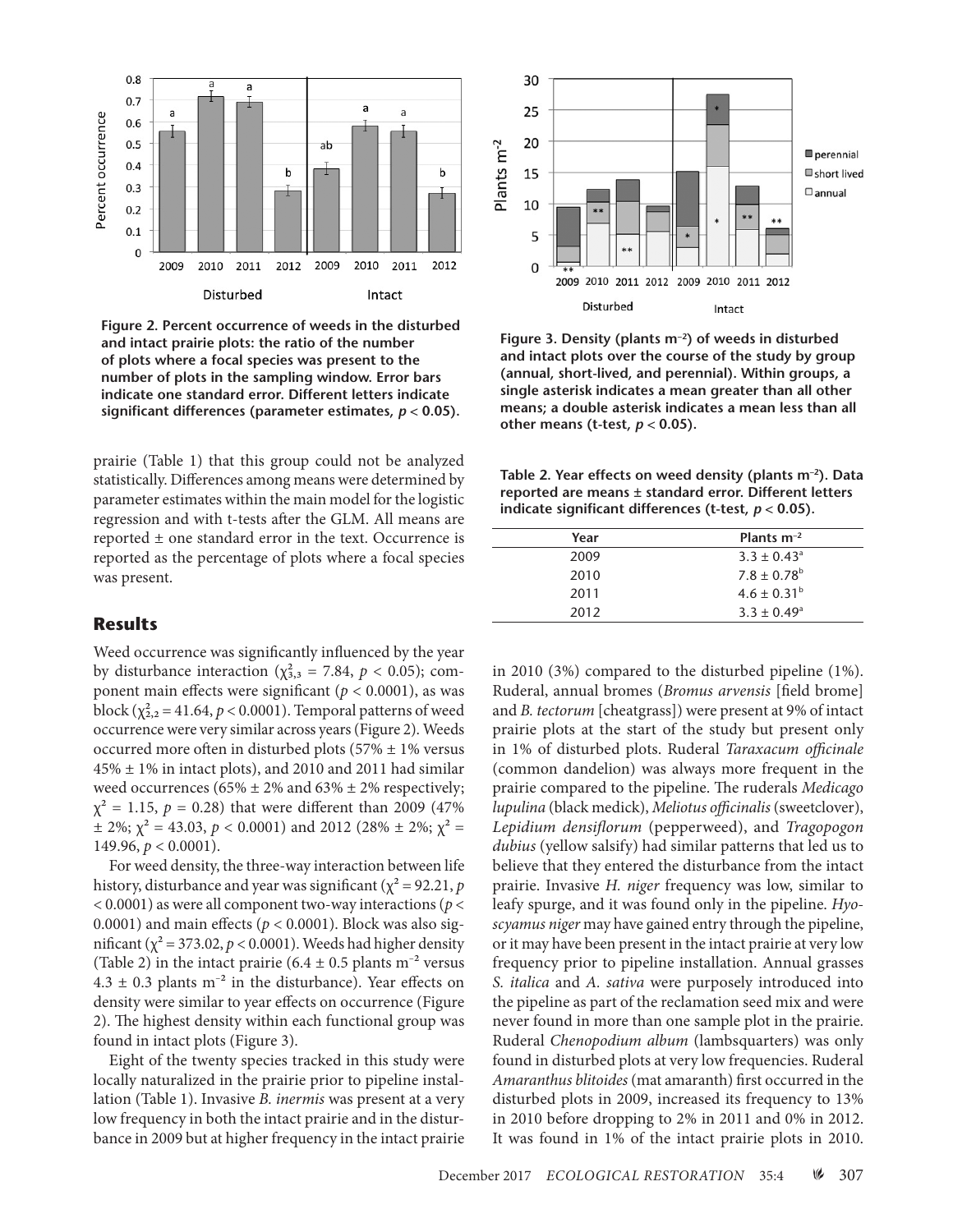Invasive *A. cristatum* was only found in disturbed plots and appeared to be persistent in this plot type. Ruderal *Chorispora tenella* (crossflower) was always more abundant in the disturbance compared to the intact prairie, and was absent from the prairie in 2012 (Table 1). Three ruderal species likely entered the pipeline via the road: *Chamaesyce maculata* (spotted sandmat [= *Euphorbia nutans*]), *Bassia scoparia* (burningbush [= *Kochia scoparia*  ssp*. scoparia*]), and *Convolvulus arvensis* (field bindweed) are always present on nearby gravel and paved roads (E. Espeland, personal observation) but were not in the intact or disturbed plots at the start of the experiment. The origin of ruderal *Salsola tragus* (prickly Russian thistle) was difficult to classify because it was only found in 2010, with 2% frequency in disturbed plots.

### **Discussion**

We have every reason to be concerned when weeds appear in the landscape after anthropogenic disturbance: these weeds can interfere restoration establishment and decrease the ecological integrity (e.g., Richardson et al. 2000, Dietz and Edwards 2006) and agricultural value (such as forage quality) of neighboring areas when they spread. We found that weeds are more prevalent in disturbed areas soon after disturbance, however disturbance and intact prairie plots had similar weed occurrence by the second study year. Few ruderal species were more abundant in the disturbance than in the prairie: the disturbance generally did not bolster weed densities as expected. Specifically, only a few species had greater frequency in the disturbance than in the prairie; these differences vanished by the end of the study, except for one invasive species whose appearance we documented. The main result of our study is that ruderal weed response to pipeline installation and subsequent reclamation in this landscape may be ephemeral and not a cause for concern. However, at least one invasive species was introduced via this disturbance and persisted in the pipeline.

We expected shorter-lived species to respond quickly to disturbance, however their densities did not exceed densities of longer-lived plants until the second year of the study. Two-years post-disturbance, the shorter-lived species densities were highest in intact plots. Rather than illustrating a response to disturbance, our data more likely show that annuals respond quickly to interannual variation (as in Levine and Rees 2004). Our results contrast with those from well reclamations in the landscape, where even 10-year-old reclamations appeared to have more occurrences of ruderal species than the intact prairie did, and cover of some ruderal species appeared higher in 5-yearold reclamations compared to controls (Preston 2015). This difference is likely due to the different disturbance intensities between our study and that of Preston: oilfield reclamations are about 2 ha in size and include massive amounts of soil disturbance and potentially, compaction.

The ranch water pipeline in this study had only a narrow band of disturbance.

We expect weed response to disturbance to interfere with early restoration via competition, which we were not able to measure in this study because we did not monitor native plant establishment. However, other work in this system has shown that reclamation establishment may be primarily driven by soil parameters (Viall et al. 2014, Espeland et al., this issue) or interannual precipitation (Simmers and Galatowtisch 2010) rather than weed abundance.

As many as six species may have entered the landscape due to the pipeline installation and reclamation; four of these are invasive. The two invasive forb species in this study appeared only in the disturbance and at very low densities. The sometimes invasive *B. inermis* was already present prior to the disturbance (E. Espeland, personal observation) and did not expand over the course of the study. The persistence of the sometimes invasive *A. cristatum* in the disturbance and its absence in the intact prairie means that this species colonized as a result of the disturbance. Seeds may have been a contaminant of the revegetation seed mix or brought in on equipment, livestock, or wildlife. *Agropyron cristatum* is common in broken (or plowed) lands of North Dakota, planted as pasture improvements after farms were abandoned during the dust bowl. No *A. cristatum* occurred at this property prior to the start of this study, although it is common in the surrounding landscape. *Agropyron cristatum* is a longlived perennial grass species that has been shown to both directly and indirectly outcompete native perennial grasses, reducing native plant species diversity (Evans and Young 1970, Krzic et al. 2000, Henderson and Naeth 2005, Perkins and Nowak 2012, Dong et al. 2014, Perkins and Hatfield 2014). The introduction of *A. cristatum* will likely lead to a decrease in forage production at this property (Christian and Wilson 1999), particularly if populations expand beyond disturbance boundaries. How much *A. cristatum*  spreads beyond the pipeline in the future will depend on site management and climatic conditions (e.g., Williamson and Harrison 2002). *Agropyron cristatum* remaining in the pipeline disturbance may eventually compete with planted perennial grasses, limiting the long-term success of reclamation.

Most of the weeds monitored in this study have very low invasive potential, even when species were introduced or populations were bolstered through the disturbance of pipeline installation and reclamation. Ecological site types of this area tend to favor perennials over annuals (NRCS 2006b) and, of the annual species not already present in the local prairie, only *C. tenella* and *C. maculata* had substantial numbers of occurrence over the study period. Although *C. tenella* is a successful colonizer in arid environments (Gómez and Fuentes 2001), the combination of dry conditions and competitive pressure in the intact plots may have driven frequencies below detection limits in intact plots in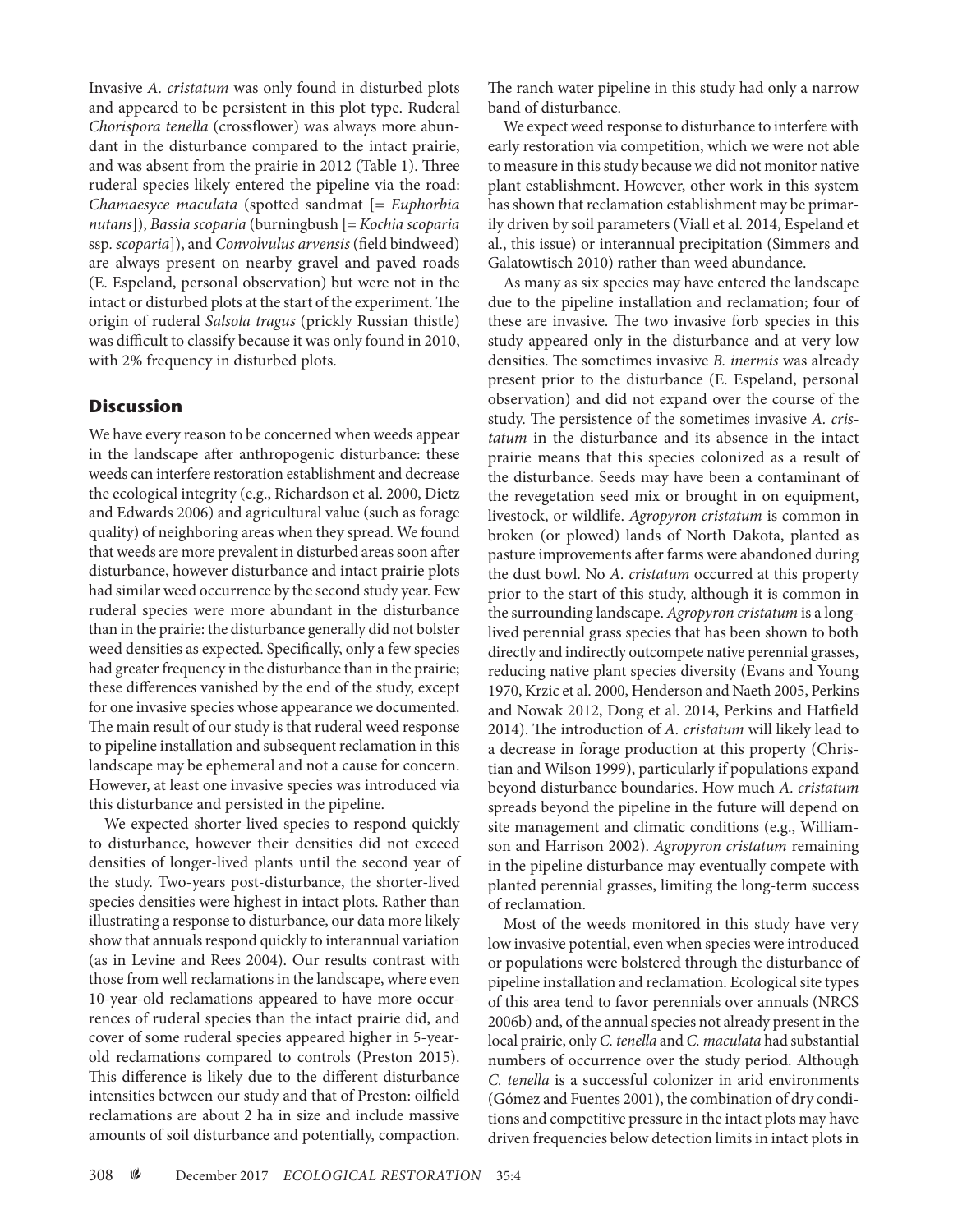2012. However, the disturbed pipeline may provide a habitat from which *C. tenella* can re-invade the intact prairie. *Convolvulus arvensis* appears to be able to establish in the prairie but not persist. Our observations align with the results of others (Henderson and Naeth 2005) who found that *C. arvensis* did not compete well against perennial grasses. Neither of the two noxious weeds in this study, *E. esula* and *H. niger*, exhibited invasive behavior over the four years of the study, with low incidences of occurrence and no indication of population expansion during the short time frame of the experiment.

The strength of this study was our examination of three parameters of weed response to disturbance over the course of four years: occurrence in the landscape, population density by functional group, and species-specific responses. It took four years for the differences between disturbed and intact plots to disappear, but the end result was that the effect of disturbance was largely ephemeral. However, the possible introduction of noxious *H. niger* and definite arrival of invasive *A. cristatum* via the pipeline disturbance highlights the need to prevent invasive species dispersal into construction and restoration. Given the capacity for invasive species to overtake intact landscapes and the over-dispersed nature of restoration in the western part of the state, preventing invasive species introduction in restorations may be vital to preserving forage quality in rangelands of North Dakota.

#### **Acknowledgements**

Thanks to field assistants Darcy Hammond, Courtney Gomola, and Naomi Finsaas, and Natalie Brown and Maureen O'Mara for data collection and database management. Thanks to Myla Aronson, John Gaskin, Robert Kilian, and anonymous reviewers for comments on the manuscript. Vernon Bleich and his partners enthusiastically supported our research on their property. Funding supplied by USDA appropriated project #5436-22000-017-00.

#### **References**

- Brown, C. 2013. North Dakota went boom. *New York Times*, February 3. www.nytimes.com/2013/02/03/magazine/north-dakotawent-boom.html.
- Bubar, C.J., L.M. Hall and S.J. McColl. 2000. *Weeds of the Prairies*. Alberta, Canada: Alberta Agricultural and Food Information Packaging Centre.
- Christian, J.M. and S.D. Wilson. 1999. Long‐term ecosystem impacts of an introduced grass in the Northern Great Plains. *Ecology* 80:2397–2407.
- Dietz, H. and P.J. Edwards. 2006. Recognition that causal processes change during plant invasion helps explain conflicts in evidence. *Ecology* 8:1359–1367.
- Dobb, E. 2013. The new oil landscape: the fracking frenzy in North Dakota has boosted the U.S. fuel supply—but at what cost? *National Geographic*. ngm.nationalgeographic.com/2013/03/ bakken-shale-oil/dobb-text.
- Dong, X., J. Patton, G. Wang, P. Nyren and P. Peterson. 2014. Effect of drought on biomass allocation in two invasive and two native

grass species dominating the mixed‐grass prairie. *Grass and Forage Science* 69:160–166.

- Ellstrand, N.C. and K.A. Schirenbeck. 2000. Hybridization as a stimulus for the evolution of invasiveness in plants? *Proceedings of the National Academy of Science* 97:7043–7050.
- Espeland, E.K. and L.B. Perkins. 2013. Annual cover crops do not compete with perennial grasses on a disturbed restoration soil in the Northern Great Plains USA. *Ecological Restoration* 31:69–78.
- Evans, R.A. and J.A. Young. 1970. Plant litter and establishment of alien annual weed species in rangeland communities. *Weed Science* 1970:697–703.
- Gómez, J.M. and M. Fuentes. 2001. Compensatory responses of an arid land crucifer, *Chorispora tenella* (Brassicaceae), to experimental flower removal*. Journal of Arid Environments* 49:855–863.
- Grant, D.W., D.P.C. Peters, G.K. Beck and H.D. Fraleigh. 2003. Influence of an exotic species, *Acroptilon repens* (L.) DC. on seedling emergence and growth of native grasses. *Plant Ecology*  166:157–166.
- Grime, J.P. and J.M.L. Mackey. 2002. The role of plasticity in resource capture by plants. *Evolutionary Ecology 16*:299–307.
- Henderson, D.C. and M.A. Naeth. 2005. Multi-scale impacts of crested wheatgrass invasion in mixed-grass prairie. *Biological Invasions* 7:639–650.
- Johnston, D.B. 2011. Movement of weed seeds in reclamation areas. *Restoration Ecology* 19:446–449.
- Krzic, M., K. Broersma, D.J. Thompson and A.A. Bomke. 2000. Soil properties and species diversity of grazed crested wheatgrass and native rangelands. *Journal of Range Management* 53:353–358.
- Larson, G.E. and J.R. Johnson. 2007a. Grassland Plants of South Dakota and the Northern Great Plains. Bulletin No. 566. Brookings, South Dakota: South Dakota Experiment Station, South Dakota State University.
- Larson, G.E. and J.R. Johnson. 2007b. Plants of the Black Hills and Bear Lodge Mountains, 2nd Edition. Bulletin No. 732. Brookings, South Dakota: South Dakota Experiment Station, South Dakota State University.
- Levine, J.M. and M. Rees. 2004. Effects of temporal variability on rare plant persistence in annual systems. *The American Naturalist* 164:350–363.
- Natural Resource Conservation Service (NRCS). 2006a. Plant Fact Sheet. *Bromus inermis*.
- Natural Resource Conservation Service (NRCS). 2006b. USDA Agriculture Handbook. apps.cei.psu.edu/mlra/.
- Natural Resource Conservation Service (NRCS). 2014. Web Soil survey websoilsurvey.nrcs.usda.gov/app/WebSoilSurvey.aspx.
- North Dakota State Water Commission. 2015. www.swc.nd.gov/ project\_development/swpp.html.
- North Dakota Industrial Commission. www.dmr.nd.gov/oilgas.
- Pavek, P., B. Erhardt, T. Heekin and R. Old. 2012. Forb Seedling Identification Guide for the Inland Northwest. NRCS major publication 11331.
- Perkins, L.B. and R.S. Nowak. 2012. Soil conditioning and plant-soil feedbacks affect competitive relationships between native and invasive grasses. *Plant Ecology* 213: 1337–1344.
- Perkins, L.B. and G. Hatfield. 2014. Competition, legacy, and priority and the success of three invasive species. *Biological Invasions* 16:2543–2550.
- Perkins, L.B., G. Hatfield and E.K. Espeland. 2016. Invasive grasses consistently create similar plant-soil feedback types in soils collected from geographically distant locations. *Journal of Plant Ecology* 9:180–186.